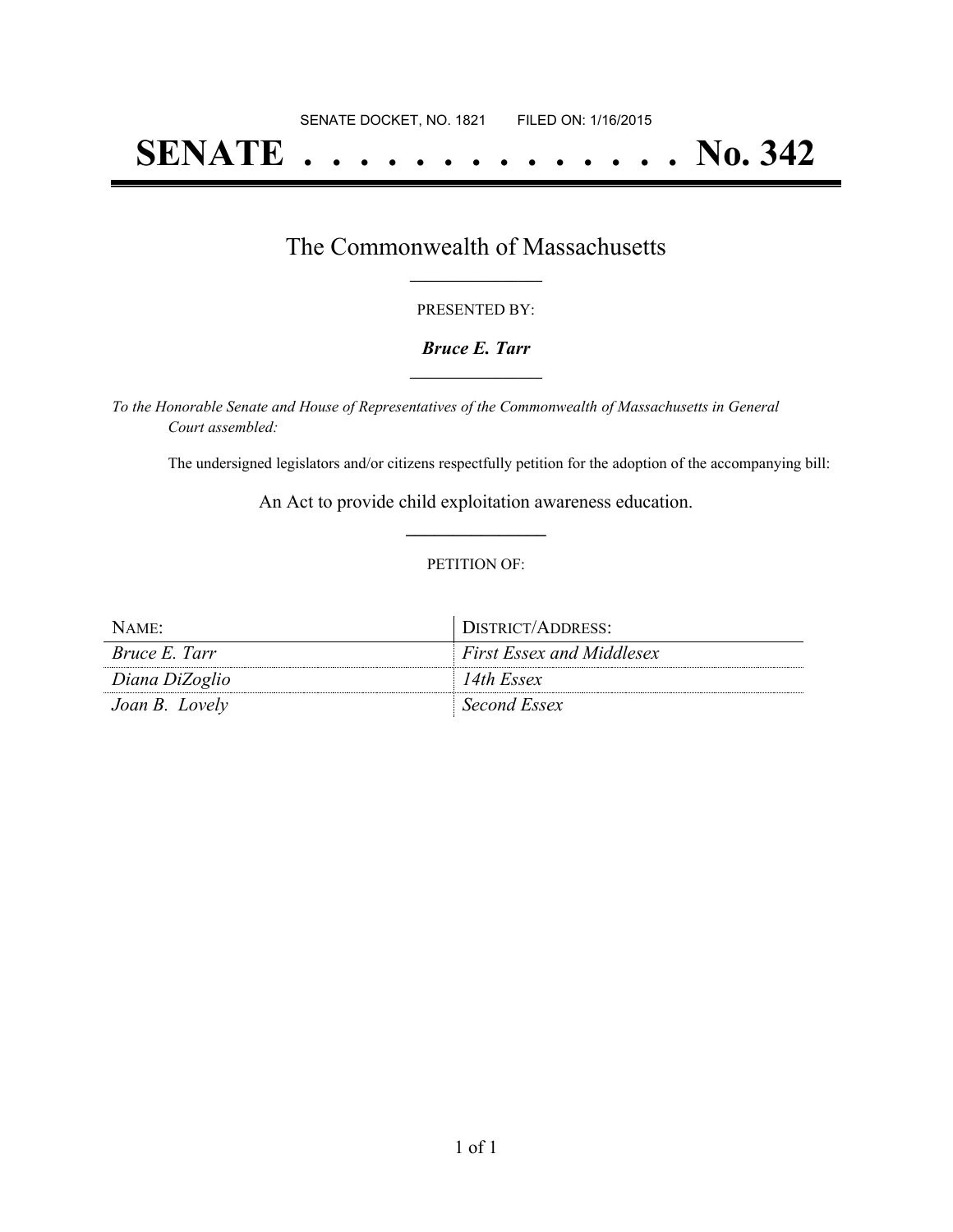# SENATE DOCKET, NO. 1821 FILED ON: 1/16/2015

# **SENATE . . . . . . . . . . . . . . No. 342**

By Mr. Tarr, a petition (accompanied by bill, Senate, No. 342) of Bruce E. Tarr, Diana DiZoglio and Joan B. Lovely for legislation to provide child exploitation awareness education. Education.

### [SIMILAR MATTER FILED IN PREVIOUS SESSION SEE SENATE, NO. *274* OF 2013-2014.]

## The Commonwealth of Massachusetts

**In the One Hundred and Eighty-Ninth General Court (2015-2016) \_\_\_\_\_\_\_\_\_\_\_\_\_\_\_**

**\_\_\_\_\_\_\_\_\_\_\_\_\_\_\_**

An Act to provide child exploitation awareness education.

Be it enacted by the Senate and House of Representatives in General Court assembled, and by the authority *of the same, as follows:*

1 SECTION 1. Chapter 71 of the General Laws is hereby amended by adding after section

2 2 the following new section:

 Section 2D. The advisory council on violence prevention established by section 1G of chapter 15 of the General Laws shall recommend for approval by the board of education a model curriculum for grades two through eight, inclusive in Child Exploitation Awareness Education. For the purposes of this section, the phrase "child exploitation" shall include child abduction or child sexual abuse.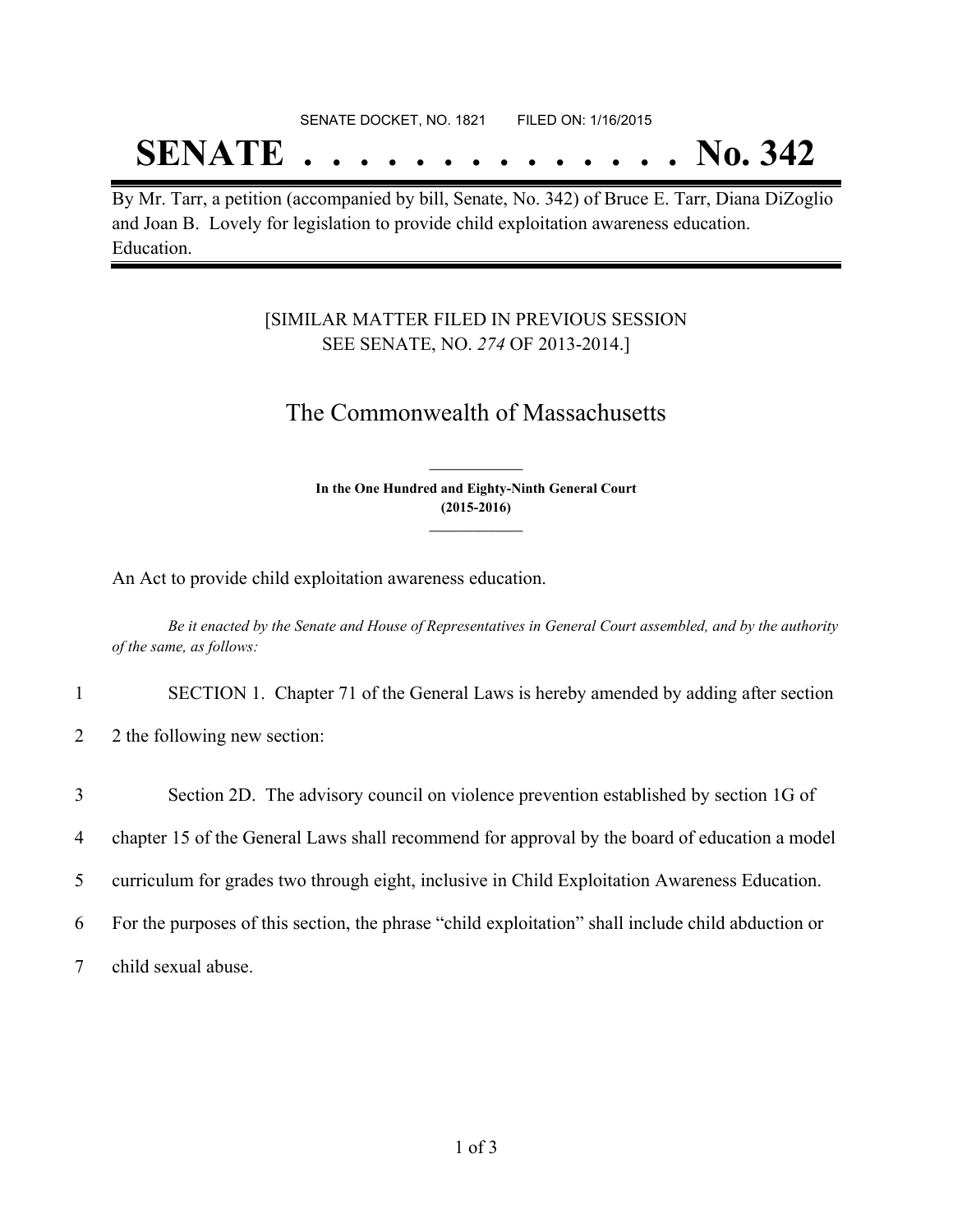8 1) School districts shall incorporate the content of child exploitation awareness education guidelines that is age appropriate into the existing health curriculum framework for students in second grade through eighth grade, inclusive.

 2) Child exploitation awareness education may include, but need not be limited to, defining child exploitation, recognizing types of child exploitation and creating awareness of warning signs of child exploitation.

 3) In order to assist school districts, the advisory council, in consultation with at least one organization addressing child exploitation, shall develop model guidelines that school districts shall incorporate into an existing health curriculum. The department shall also provide age- appropriate educational materials regarding child exploitation awareness for the purpose of assisting school districts in preparing an instructional program on child exploitation awareness. The department may use educational materials that are already publicly available for this purpose.

 4) A parent or legal guardian of a participating student, within a reasonable period of time after the request is made, shall be permitted to examine the child exploitation awareness education program instructional materials at the school in which the students is enrolled.

 5) At the request of a parent or guardian, a student shall be excused from all or parts of the child exploitation awareness educational program. The principal shall notify all parents or guardians of their ability to withdraw their children from instruction in the program by returning a signed opt-out form, after the parent or guardian has reviewed the instructional materials.

28 6) The department shall require yearly certification and training to all educational staff and consultants using digital means, and or in a classroom setting. Such training shall address

of 3